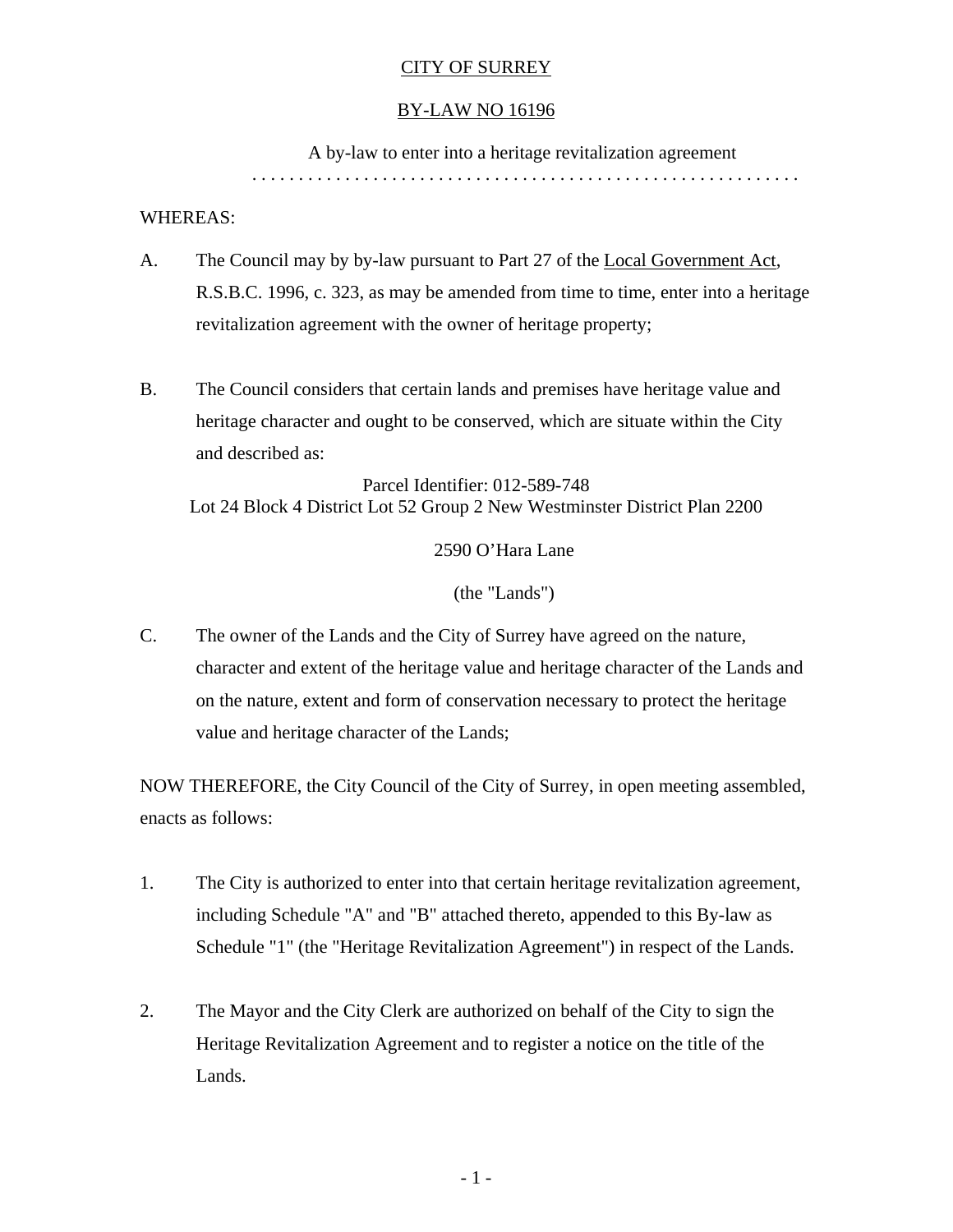- 3. Schedule "1" forms a part of this By-law.
- 4. This By-law may be cited for all purposes as "City of Surrey Heritage Revitalization Agreement By-law, 2006, No. 16196."

READ A FIRST AND SECOND TIME on the 18th day of December, 2006.

PUBLIC HEARING HELD thereon on the 15th day of January, 2007.

READ A THIRD TIME ON THE 15th day of January, 2007.

RECONSIDERED AND FINALLY ADOPTED, signed by the Mayor and Clerk, and sealed with the Corporate Seal on the 15th day of January, 2007.

 $\overline{\phantom{a}}$  , and the contract of the contract of the contract of the contract of the contract of the contract of the contract of the contract of the contract of the contract of the contract of the contract of the contrac

MAYOR

 $\overline{\phantom{a}}$  , and the contract of the contract of the contract of the contract of the contract of the contract of the contract of the contract of the contract of the contract of the contract of the contract of the contrac **CLERK** 

h:\by-laws\adopted bylaws\2007\16196.doc LN 1/24/07 2:40 PM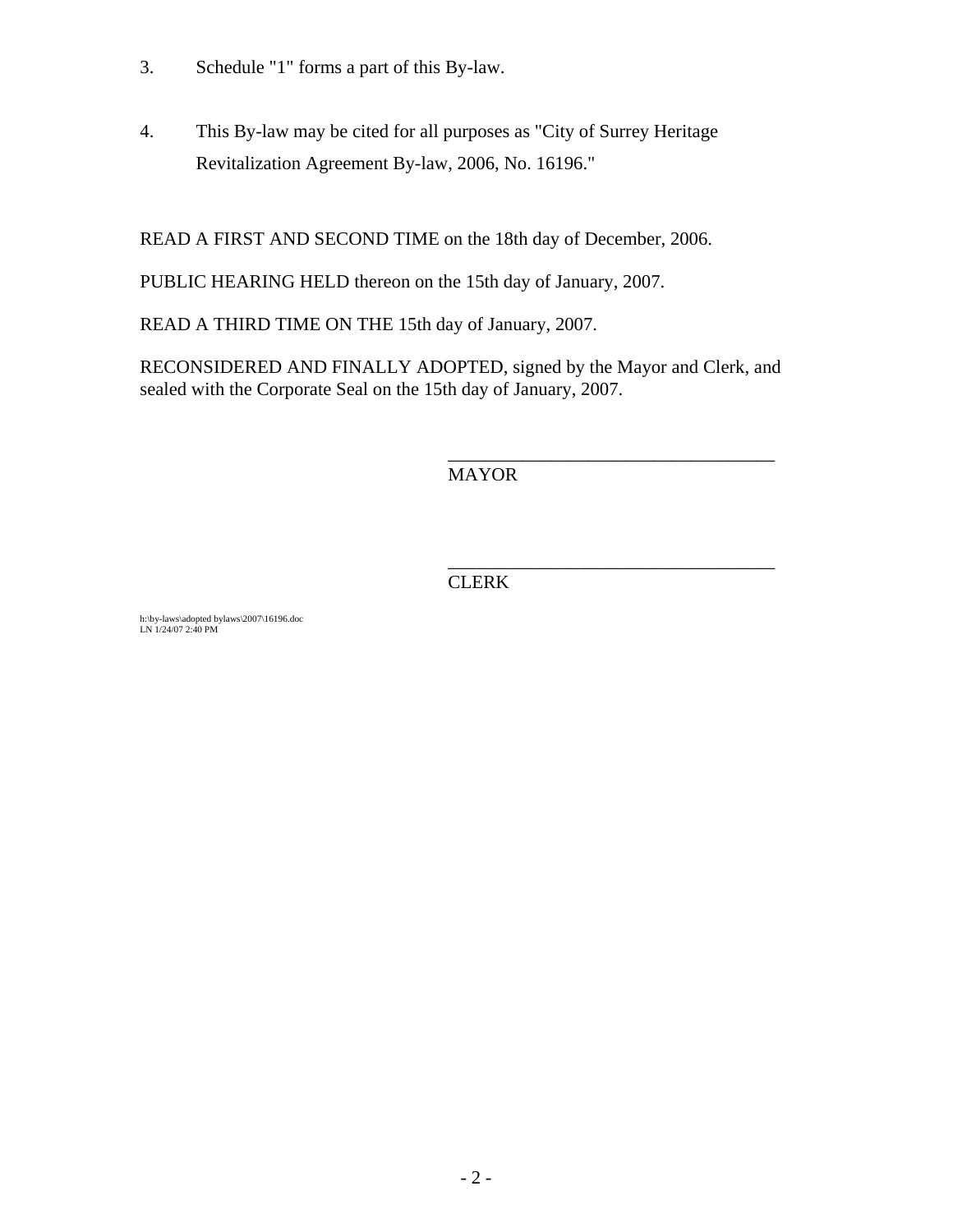### **SCHEDULE "1"**

[To City of Surrey Heritage Revitalization Agreement By-law, 2006, No. 16196]

#### **HERITAGE REVITALIZATION AGREEMENT**

This Agreement made the \_\_\_th day of \_\_\_\_\_\_\_\_, 200\_

BETWEEN:

BARBARA GILMOUR ARMSTRONG 2590 O'Hara Lane Surrey BC V4A 3E3

(the "Owner")

### OF THE FIRST PART

AND:

CITY OF SURREY, a municipal corporation, and having offices at  $14245\,56^{\text{th}}$  Avenue Surrey, British Columbia, V3X 3A2

(the "City")

#### OF THE SECOND PART

#### WHEREAS:

A. The Owner is the registered owner in fee simple of the following lands and premises situate in the City of Surrey, British Columbia and described as:

Parcel Identifier: 012-589-748

Lot 24 Block 4 District Lot 52 Group 2 New Westminster District Plan 2200

2590 O'Hara Lane

(the "Lands");

- B. The Owner and the City consider that the Lands have heritage value and heritage character;
- C. The Owner and the City desire to conserve the heritage value and heritage character of the Lands;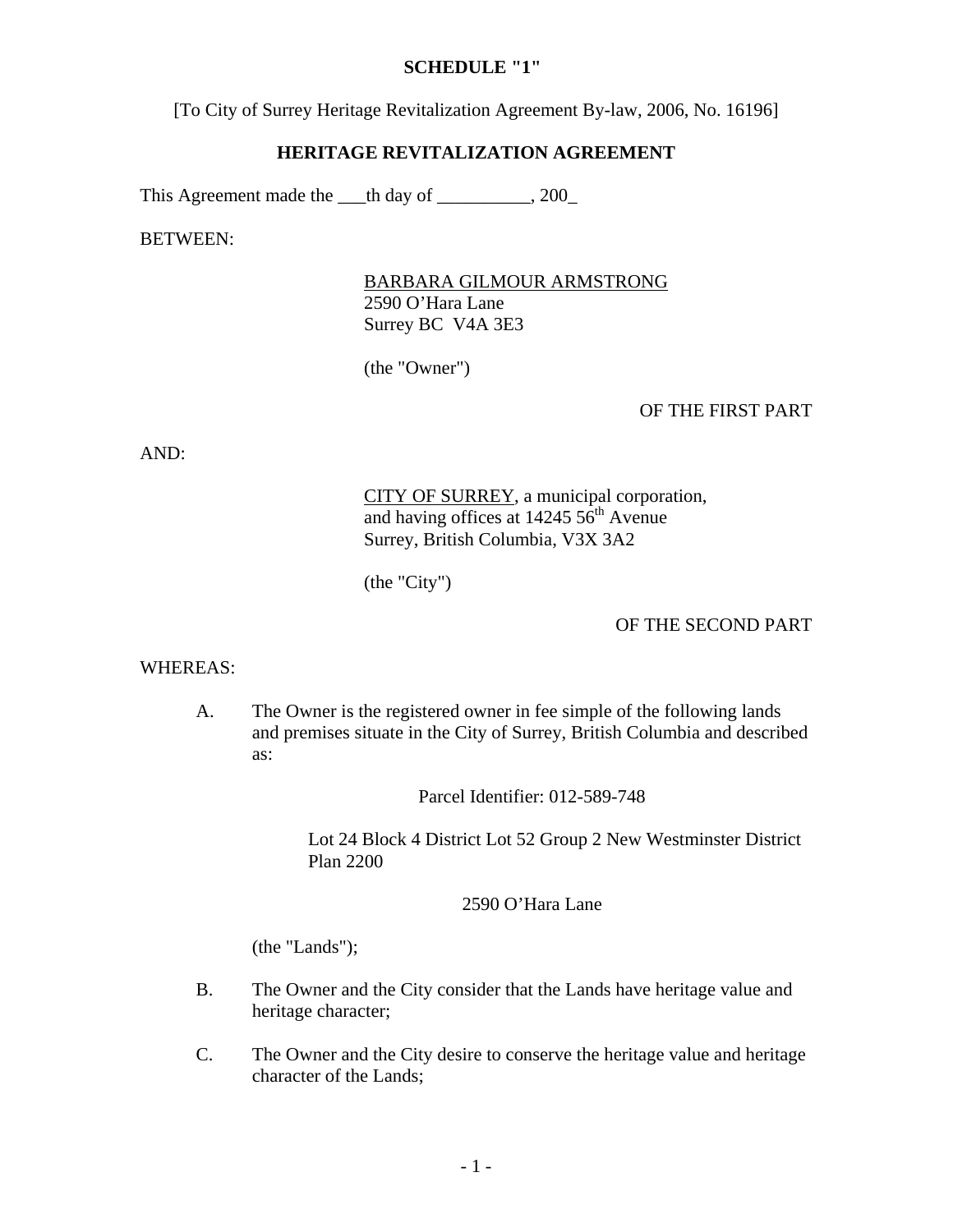- D. For the purpose of conservation of the heritage value and heritage character of the Lands, the Owner and the City have agreed to enter into this Agreement setting out the terms and conditions of continuing protection for the heritage value and heritage character of the Lands;
- E. The Owner has agreed to the terms for compensating the City for the loss in heritage value in the event the heritage improvements or features on the Lands are moved or destroyed other than through natural causes as provided for in Section 2(f) of this agreement;
- F. The improvements or features on the Lands which have heritage value and heritage character which both the Owner and City desire to conserve have been described by text, photographs, plans and drawings attached as Schedule "A" to this Agreement (the "Conservation Plan");
- G. The improvements or features identified on the Conservation Plan as the Willard Kitchen House (the "House") are listed on the Surrey Heritage Register.

NOW THEREFORE THIS AGREEMENT WITNESSES that in consideration of the mutual premises of the parties hereto and for other good and valuable consideration (the receipt and sufficiency of which is acknowledged by the parties) the Owner and the City covenant and agree with one another pursuant to Section 966 of the Local Government Act, R.S.B.C. 1996, c. 323, as amended, re-enacted or consolidated from time to time and any successor statute (the "Local Government Act"), as follows:

## Conservation Plan

- 1. (a) The Conservation Plan forms a part of this Agreement. To the extent that the text, photographs, plans and drawings constituting the Conservation Plan require interpretation, the City shall be, in the first instance, the interpreter of the Conservation Plan and shall determine the matter. If the Owner is dissatisfied with the City's interpretation, then Section 15 of this Agreement shall apply.
	- (b) Part I of the Conservation Plan identifies, details and describes the character, extent and nature of the improvements and features on the Lands that have heritage value and heritage character. Part II of the Conservation Plan sets out the maintenance strategy, general standards and exemptions for the conservation and maintenance of all improvements and features on the Lands that have heritage value and heritage character. Part III of the Conservation Plan sets out the standards and specifications for preservation, rehabilitation, restoration, modification, replication, relocation, repair, or maintenance to be undertaken and completed pursuant to this Agreement including, but not limited to, the foundation, roof structure, roof cladding, building envelope, wood detailing and trims, site features and landscaping.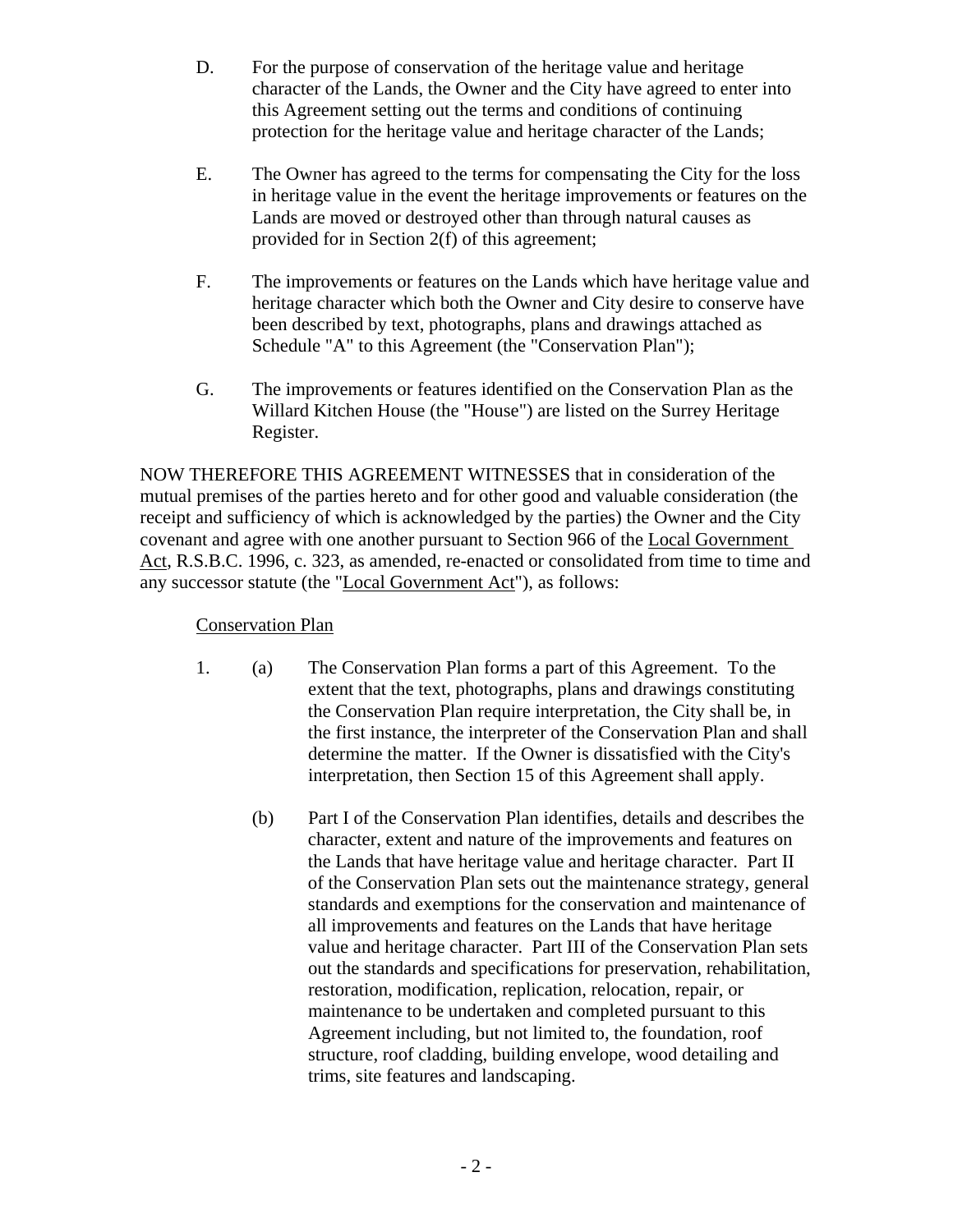### Owner's Obligations to Protect, Conserve, Maintain and Rebuild

- 2. The Owner covenants and agrees to the following:
	- (a) No improvements or features on the Lands identified in the Conservation Plan as having heritage value or heritage character shall be altered, including alterations required or authorized by this Agreement, except as agreed to by the City.
	- (b) Each action of relocation, restoration, rehabilitation, replication, repair, replacement or maintenance required by Parts I, II and III of the Conservation Plan shall be commenced and completed in accordance with the timing, standards and specifications set out in the Conservation Plan.
	- (c) All improvements identified in Part I and II of the Conservation Plan on the Lands as having heritage value and heritage character shall be maintained to the minimum standards and in accordance with the guidelines and requirements set out in the Conservation Plan.
	- (d) In the event the House is damaged, the Owner of the Lands accepts the obligation to undertake all necessary construction to restore the damaged portion or portions of the House to its original condition. The Owner is required to apply for and to hold a heritage alteration permit specifying the measures to be taken to restore the damaged portion or portions of the House**.** The heritage alteration permit shall be subject to review and approval by the Heritage Advisory Commission. The restoration of the House shall reflect the character-defining elements and design components including, but not limited to: building massing with cross gable and steeply sloping roof form, west porch with dominant gable over projecting bay supported on heavy timber posts with curved knee braces, cedar shingle siding and roofing, wood detailing and trims, and original wood windows.
	- (e) In the event the House is destroyed, the Owner of the Lands accepts the obligation to undertake all necessary construction to create a replica of the House. The Owner is required to apply for and to hold a heritage alteration permit specifying the measures to be taken to restore the damaged portion or portions of the House. The heritage alteration permit shall be subject to review and approval by the Heritage Advisory Commission. If the design is not an exact replica, the massing and the style shall be similar to the original building, and a heritage alteration permit shall be required before a building permit can be issued for reconstruction to take place. The construction of the replica or replacement of the House shall reflect the character-defining elements and design components including, but not limited to: building massing with cross gable and steeply sloping roof form, west porch with dominant gable over projecting bay supported on heavy timber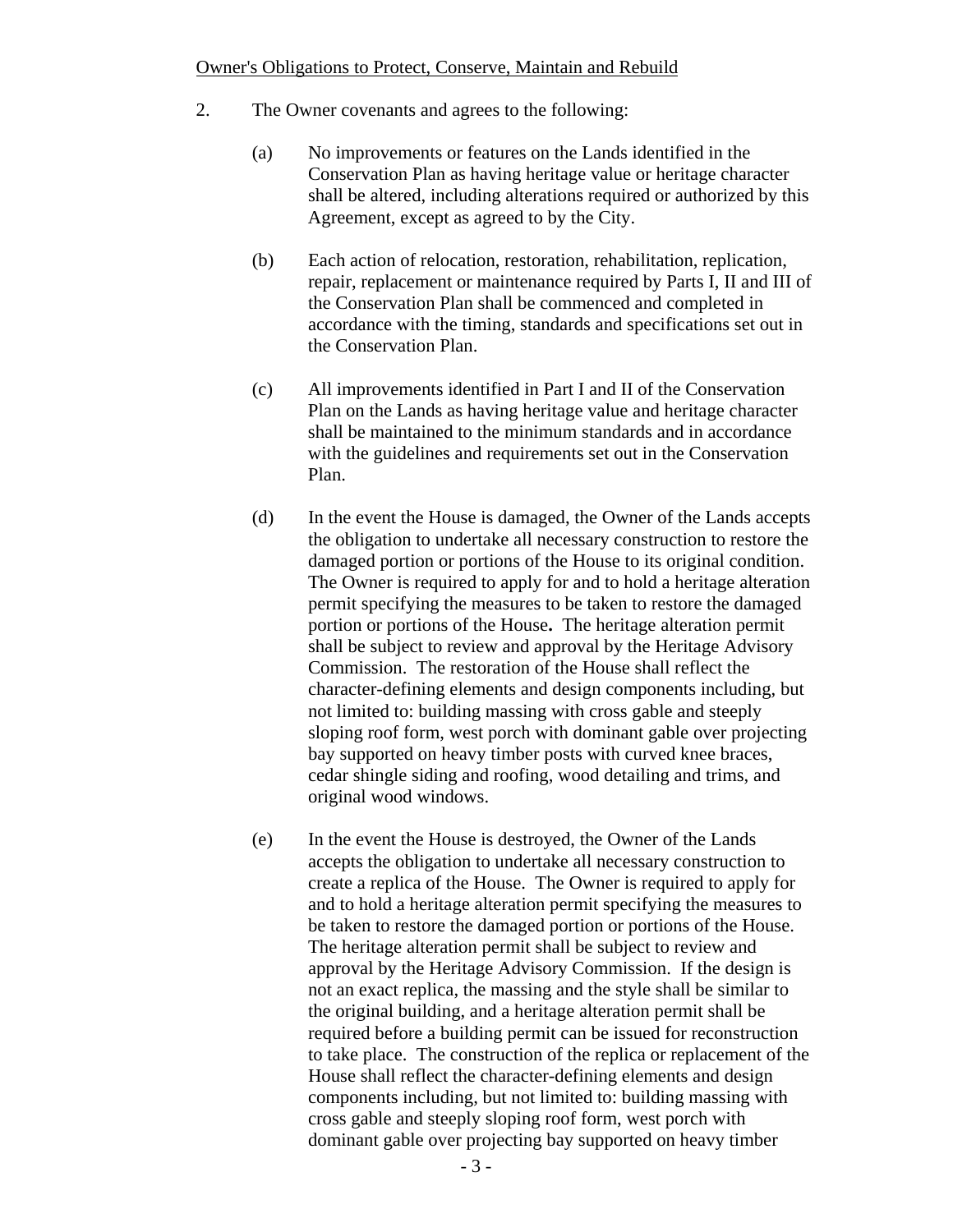posts with curved knee braces, cedar shingle siding and roofing, wood detailing and trims, and original wood windows.

- (f) In the event that the House is destroyed, the Owner covenants and agrees to compensate the City for the loss in heritage value to the community in the amount of \$15,000 except that if the House is destroyed through natural causes, including but not limited to flood, earthquake and accidental fire as determined by the City in its sole discretion, and a replica is constructed by the Owner that is acceptable to the Heritage Advisory Commission or any successor decision making body in its sole discretion, then payment of compensation by the Owner to the City is not required.
- (g) If the House becomes vacant and unoccupied, the Owner of the Lands agrees to maintain the integrity and security of the building and site including but not limited to, on-site security, monitored security alarm system, perimeter fencing and lighting, and boarding of windows and doors. The Owner of the Lands agrees to advise the City of any periods during which the House will be vacant for 30 days or more, provide in writing a 24-hour emergency contact number and confirm the security measures are in place. If the Owner fails to secure the House, the City may and is authorized to undertake the necessary works to secure the House, and the cost shall be at the expense of the Owner and the City shall be at liberty to recover the costs in a like manner as City property taxes on the Lands, and any authorized agent of the City may enter the Lands with reasonable notice for the purpose of undertaking the necessary works to secure the House and to conduct an inspection to determine that the security measures continue to be in place.
- (h) The Owner shall do or cause to be done all such things, and shall take or cause to be taken all such actions, as are necessary to ensure that the restrictions and requirements set out in Parts II and III of the Conservation Plan are fully observed, and the Owner shall not do, cause or allow to be done anything that would be in breach of the restrictions and requirements of this Agreement.
- (i) Where required by the City in a heritage alteration permit, the Owner shall provide security to guarantee the performance of the terms, requirements and conditions contained in the Conservation Plan.
- (j) Subject to approval by the City, the owner shall be eligible to apply for funding for the House from the City or from the Heritage Advisory Commission (or any like authority) including, but not limited to, monies for exemption from taxes, or any provision for assistance as specified in Section 225 of the Community Charter, S.B.C. 2003, c.26.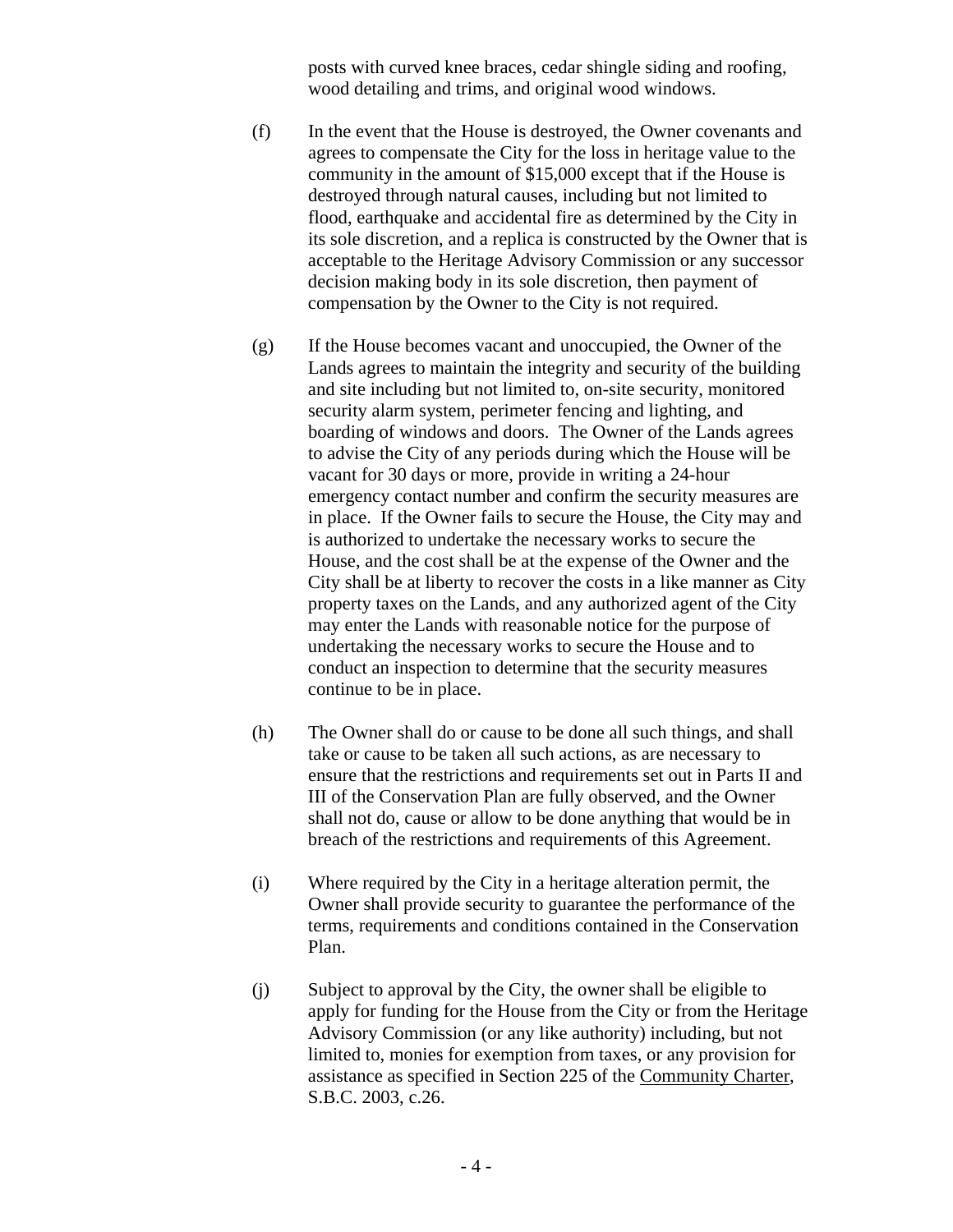- 3. Pursuant to Section 966(2) (b) of the Local Government Act, the following bylaws or permits of the City are varied and supplemented in their application to the Lands in the manner and to the extent provided as follows:
	- (a) Surrey Zoning By-law, 1993, No. 12000, as amended, is varied or supplemented with respect to the Lands as set out in Schedule "B" which is incorporated into and forms part of this Agreement as it relates to the Lands.

### Construction and Maintenance

4. Wherever under this Agreement the Owner relocates, restores, rehabilitates, replicates, repairs, replaces, maintains or in any way alters improvements or features on the Lands identified in the Conservation Plan shall be done at the Owner's sole expense strictly in accordance with the Conservation Plan and as agreed by the City and all improvements or features shall be diligently and continuously maintained in good repair and efficient operating condition by the Owner at the Owner's sole expense in accordance with good engineering, design, heritage and conservation practice.

### No Liability to City

- 5. In no case shall the City be liable or responsible in any way for:
	- (a) any personal injury, death or consequential damage of any nature whatsoever, howsoever caused, that may be suffered or sustained by the Owner or by any other person who may be on the Lands; or
	- (b) any loss or damage of any nature whatsoever, howsoever caused to the Lands or any improvements or personal property on the Lands belonging to the Owner or to any other person,

arising directly or indirectly from compliance with the restrictions and requirements of this Agreement, wrongful or negligent failure or omission to comply with its restrictions and requirements, or refusal, omission or failure of the City to enforce or require compliance by the Owner with the restrictions or requirements or with any other term, condition or provision of this Agreement.

### Reasonable Care and Risk

6. The Owner shall at all times, in complying with the restrictions or requirements of this Agreement, take reasonable care not to injure any person or cause or allow damage to any property, and shall take reasonable care not to cause, suffer, permit or allow any condition to exist that might reasonably lead to, cause or result in injury to any person or property including persons and property on lands adjacent to the Lands. It shall be the sole responsibility of the Owner to comply and maintain compliance with the restrictions and requirements in a safe manner, and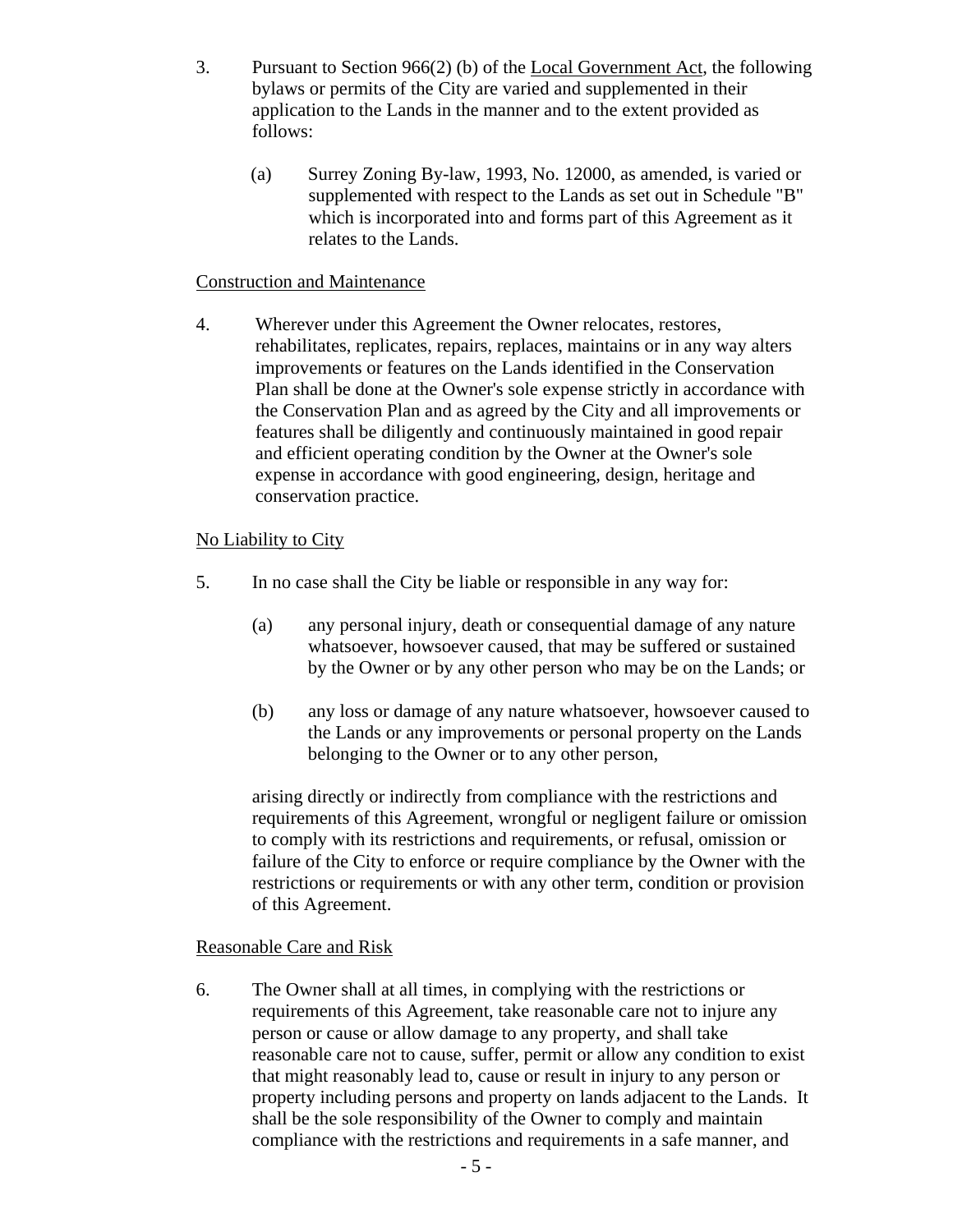without reasonably foreseeable risk to person or property. Compliance with the restrictions and requirements in this Agreement shall be at the sole and exclusive risk and cost of the Owner.

## Modification

7. If, in fulfilling its responsibilities and obligations under this Agreement, the Owner perceives or becomes aware of any unreasonable risk of injury to persons or damage to property or other potential loss that cannot be reasonably avoided, alleviated, reduced or eliminated except by measures that would be a breach of the restrictions or requirements of this Agreement, the Owner shall notify the City in writing of the nature and extent of the risk and of the measures proposed by the Owner to be undertaken at its sole cost to reduce, alleviate, avoid or eliminate the risk. Risk shall remain with the Owner.

## Indemnity

8. The Owner shall at all times indemnify and save harmless the City of and from all loss and damage, and all actions, claims, costs, demands, expenses, fines, liabilities and suits of any nature whatsoever by whomsoever brought for which the City shall or may become liable, incur or suffer by reason of existence and effect whether direct or indirect of the restrictions or requirements of this Agreement, or breach or nonperformance by the Owner of any covenant, term or provision of this Agreement, or by reason of any work or action of the Owner in performance of its obligations, or by reason of any wrongful act or omission, default or negligence of the Owner.

## Alternative Remedies

9. Any performance by the City pursuant to a statutory right to perform the obligations of an Owner arising out of this Agreement may be exercised fully in accordance with the Local Government Act, and shall be without prejudice to any and all other remedies at law and equity available to the City, and no reference in this Agreement to, or exercise of any specific right or remedy by the City, shall preclude the City from exercising any other right or remedy.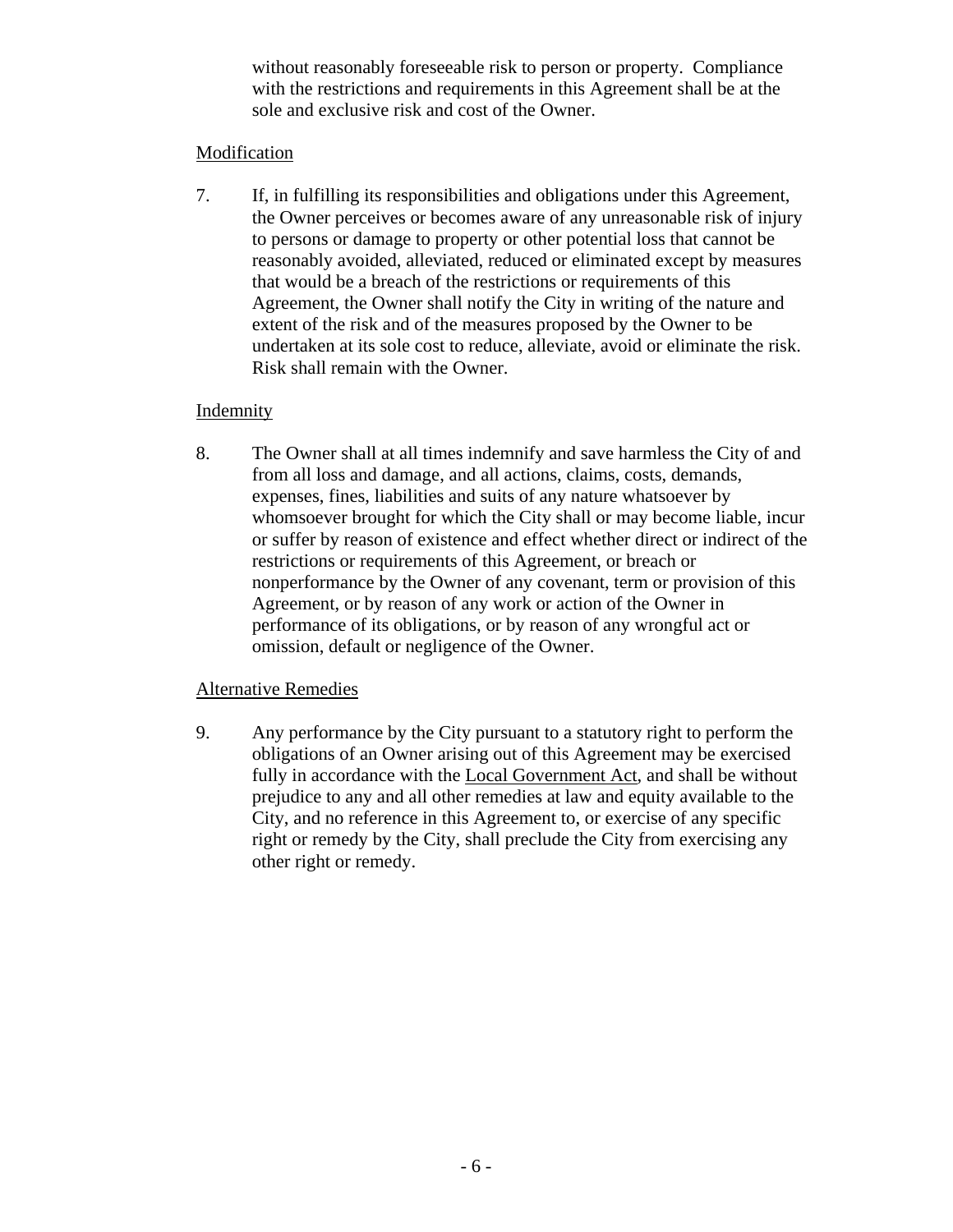## **Damages**

10. The Owner covenants and agrees that the measure of damages for any breach of the restrictions or requirements of this Agreement shall include, but shall not be limited to, the actual cost and expense of all administration, labour, materials, equipment, services and work required for all remedial acts necessary to fully relocate, restore, rehabilitate, replace, repair or maintain the building, structure, improvements on or features of the Lands having heritage value and heritage character to be protected, conserved, preserved or kept in its natural state. The nature and extent of any breach of the restrictions and requirements, and the nature and extent of any relocation, restoration, rehabilitation, replacement, maintenance or remedial work or action of any nature required to remedy a breach shall be determined by the City by reference to the Conservation Plan, and Sections 2 and 3 of this Agreement.

### No Waiver

11. No restrictions, requirements or other provisions in this Agreement shall be deemed to have been waived by the City unless a written waiver authorized by resolution of the Council and signed by an officer of the City has first been obtained, and without limiting the generality of the foregoing, no condoning, excusing or overlooking by the City on previous occasions of any default nor any previous written waiver shall be taken to operate as a waiver by the City of any subsequent default or in any way to defeat or affect the rights or remedies to the City.

## Statutory Authority and Proprietary Rights

12. Nothing in this Agreement shall limit, impair, fetter, or derogate from the statutory powers of the City all of which powers may be exercised by the City from time to time and at any time to the fullest extent that the City is enabled and no permissive by-law enacted by the City, or permit, license or approval, granted, made or issued by the City shall stop, limit or impair the City from relying upon and enforcing this Agreement.

## Compliance with Laws

13. Despite any provision of this Agreement, the Owner shall comply with all laws, including by-laws of the City and all regulations and orders of any authority having jurisdiction, and to the extent only that these laws, regulations and orders are mandatory and necessarily require the breach of any restriction or positive obligation of this Agreement to be observed or performed by the Owner, or less than strict compliance with the terms of this Agreement, then the Owner upon sixty (60) days' written notice to the City shall be excused from complying with the restrictions or performing the obligation and the restriction or obligation shall be suspended but only to the extent and for the time that the mandatory law, regulation or order is inconsistent with compliance with the restrictions or obligations.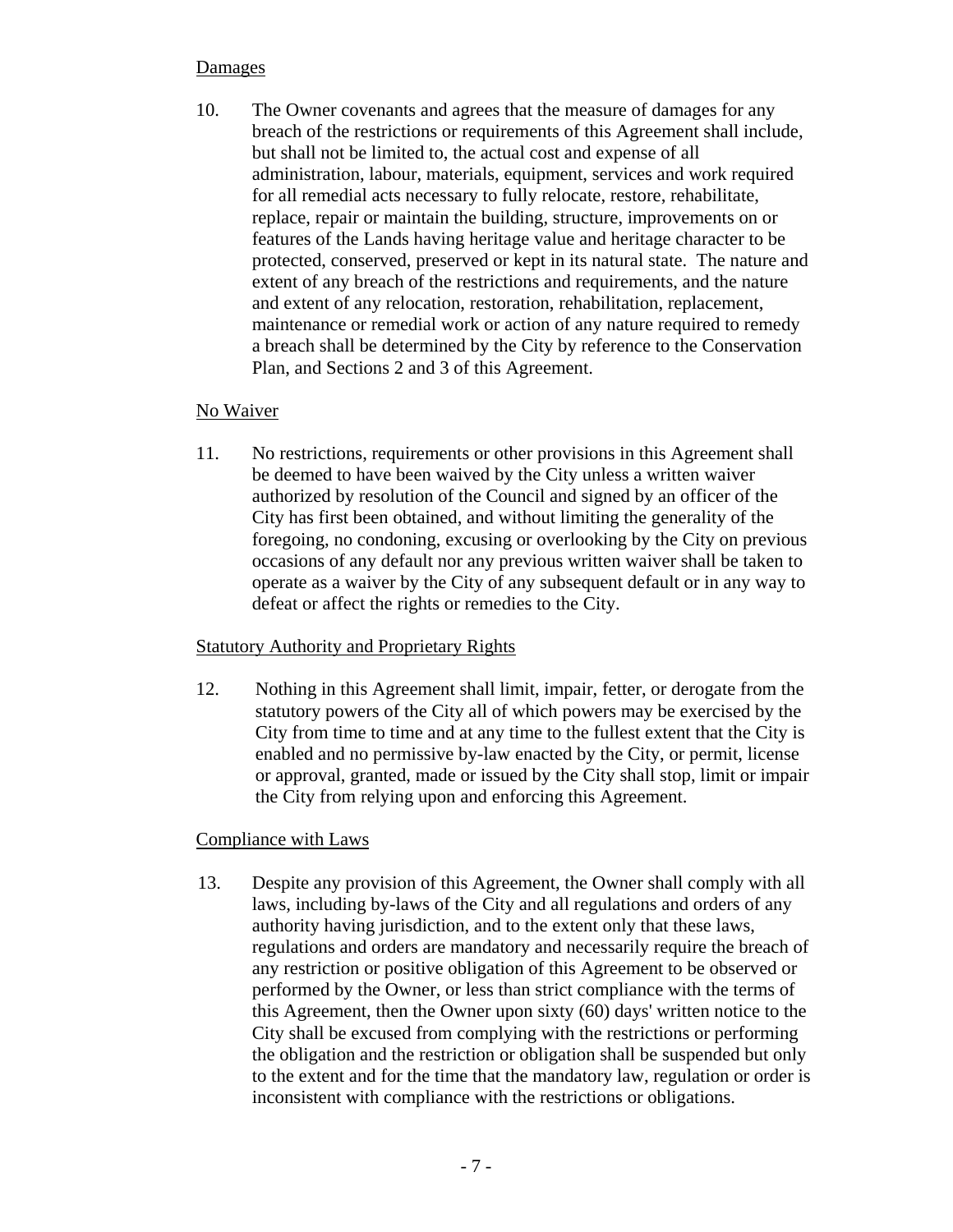## Notice

14. Any notice to be given under this Agreement shall be in writing and may be either delivered personally or sent by prepaid registered mail and if so mailed shall be deemed to have been given five (5) days following the date upon which it was mailed. The address of the parties for the purpose of notice shall be as follows:

If to the Owner:

Ms. Barbara Armstrong 2590 O'Hara Lane Surrey BC V4A 3E3

If to the City:

Attention: City Clerk CITY OF SURREY 14245 - 56 Avenue Surrey, B.C. V3X 3A2

 Any party may at any time give notice in writing to the other of any change of address and after the third day of giving of the notice, the address specified in the notice shall be the address of the party for the giving of notices.

## Arbitration

- 15. The Owner, if dissatisfied with the City's interpretation of the Conservation Plan and any determination pursuant to Section 1(a) of this Agreement, may require that the matter be decided and determined by binding arbitration as follows:
	- (a) The Owner must, within thirty (30) days of any exercise of discretion by the City, give notice to the City of its intention to dispute and the notice shall name a member in good standing of the Architectural Institute of British Columbia who has agreed to act as an arbitrator.
	- (b) The City shall within thirty (30) days of receipt of the notice either accept the Owner's arbitrator, or name another with the same qualifications willing to act, and shall give notice of its choice to the Owner.
	- (c) Where each of the Owner and the City have named an arbitrator, the two arbitrators shall within thirty (30) days of the City's notice pursuant to Section 15(b) appoint a third arbitrator having the same qualifications and the three arbitrators shall decide the dispute.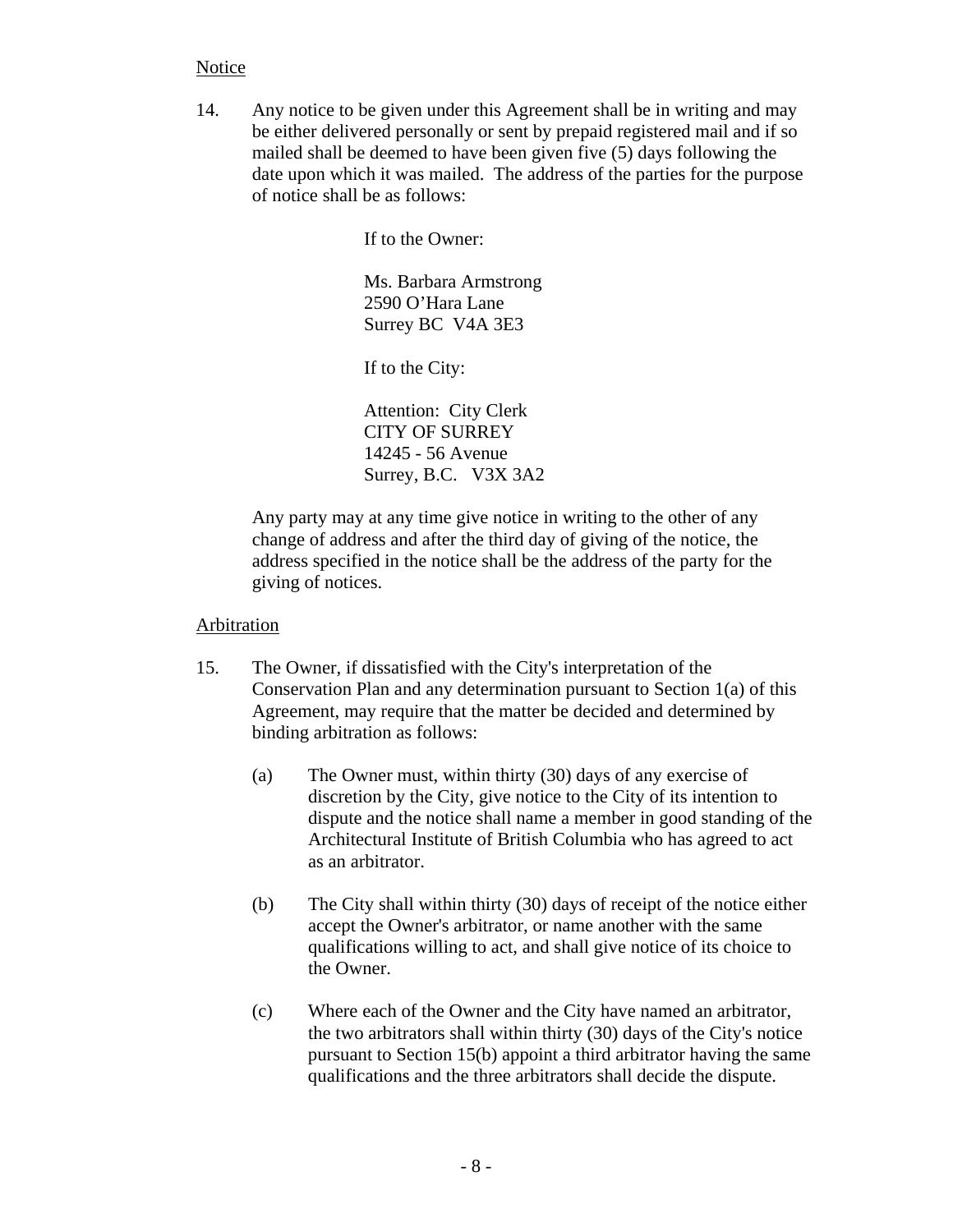- (d) Where the City accepts the arbitrator first selected by the Owner, that arbitrator shall act as a single arbitrator and forthwith decide the dispute.
- (e) Any arbitrator's decision in respect of the exercise of discretion by the City shall be final, conclusive and binding on all parties.
- 16. Without limiting the City's power of inspection conferred by statute and in addition to that power, the City shall be entitled at all reasonable times and with reasonable notice to enter onto the Lands from time to time for the purpose of ensuring that the Owner is fully observing and performing all of the restrictions and requirements in this Agreement to be observed and performed by the Owner, and wherever possible, when an inspection of the lands is undertaken, the City shall provide reasonable notice to the Owner.

### Headings

17. The headings in this Agreement are inserted for convenience only and shall not affect the construction of this Agreement or any of its provisions.

### Schedules

18. All schedules to this Agreement are incorporated into and form part of this Agreement.

## Number and Gender

19. Whenever the singular or masculine or neuter is used in this Agreement, it shall be construed to mean the plural or feminine or body corporate where the context so requires.

## Interpretation

20. Terms used in this Agreement that are italicized are defined in the Local Government Act, and the Heritage Conservation Act, R.S.B.C. 1996, c. 187, as amended, re-enacted or consolidated from time to time and any successor statute, and shall take their meaning from those acts.

### Successors Bound

21. All restrictions, rights and liabilities imposed upon or given to the respective parties under this Agreement shall extend to and be binding upon their respective heirs, executors, administrators, successors and assigns. When the Owner is more than one party they shall be bound jointly and severally by the terms, covenants and agreements on the part of the Owner.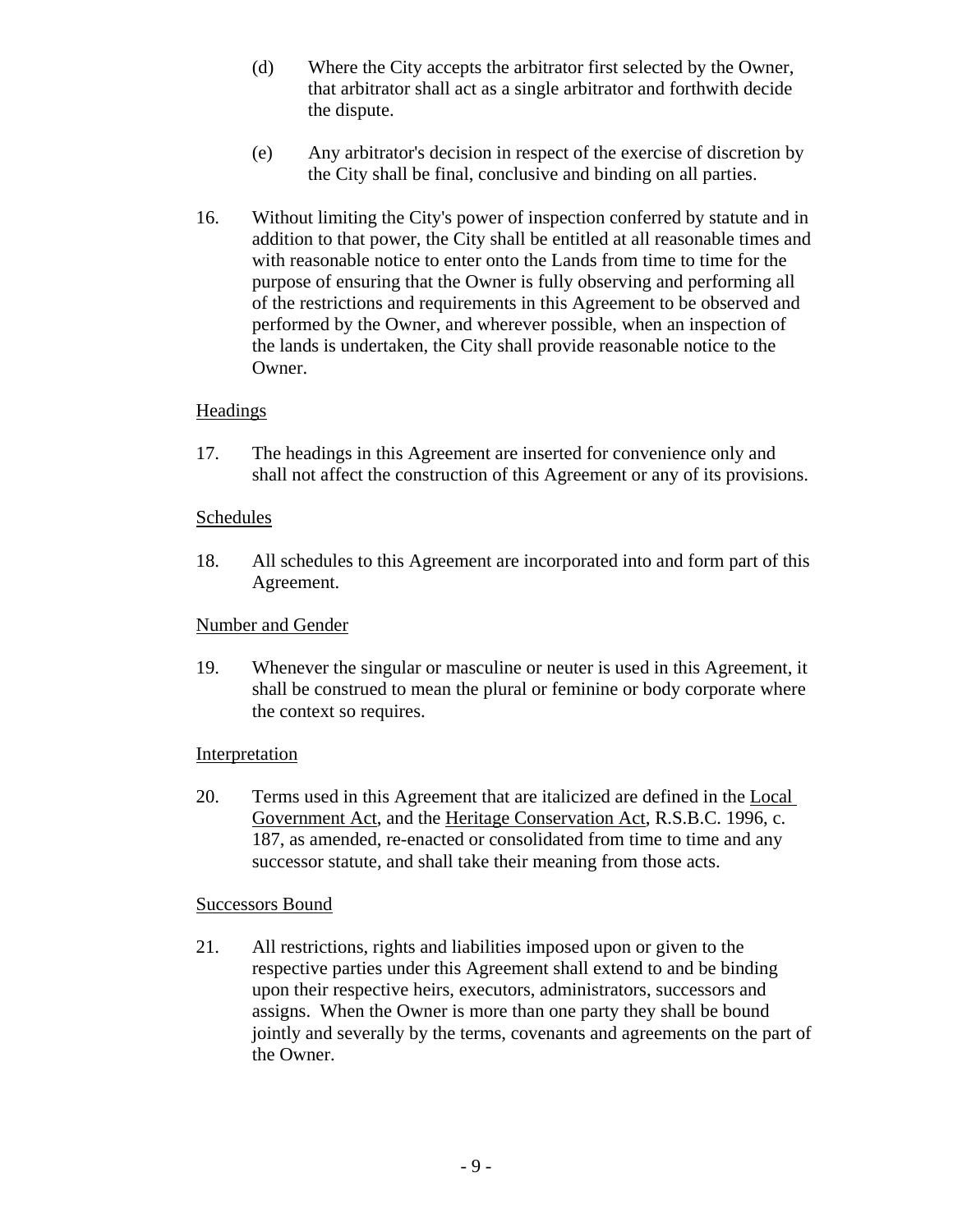## Notice to be Filed

22. Notice of this Agreement and amendments to it will be filed in the Land Title Office and once filed, this Agreement and amendments will be binding on all persons who acquire an interest in the Lands.

IN WITNESS WHEREOF the Owner and the City have executed this Agreement as of the date first above written.

# **BARBARA GILMOUR ARMSTRONG**

authorized signatory

Barbara Gilmour Armstrong

\_\_\_\_\_\_\_\_\_\_\_\_\_\_\_\_\_\_\_\_\_\_\_\_\_\_\_\_\_\_

\_\_\_\_\_\_\_\_\_\_\_\_\_\_\_\_\_\_\_\_\_\_\_\_\_\_\_\_\_\_

\_\_\_\_\_\_\_\_\_\_\_\_\_\_\_\_\_\_\_\_\_\_\_\_\_\_\_\_\_\_

# **CITY OF SURREY**

Diane Watts Mayor

Margaret Jones City Clerk

h:\by-laws\adopted bylaws\2007\16196.doc LN 1/24/07 2:40 PM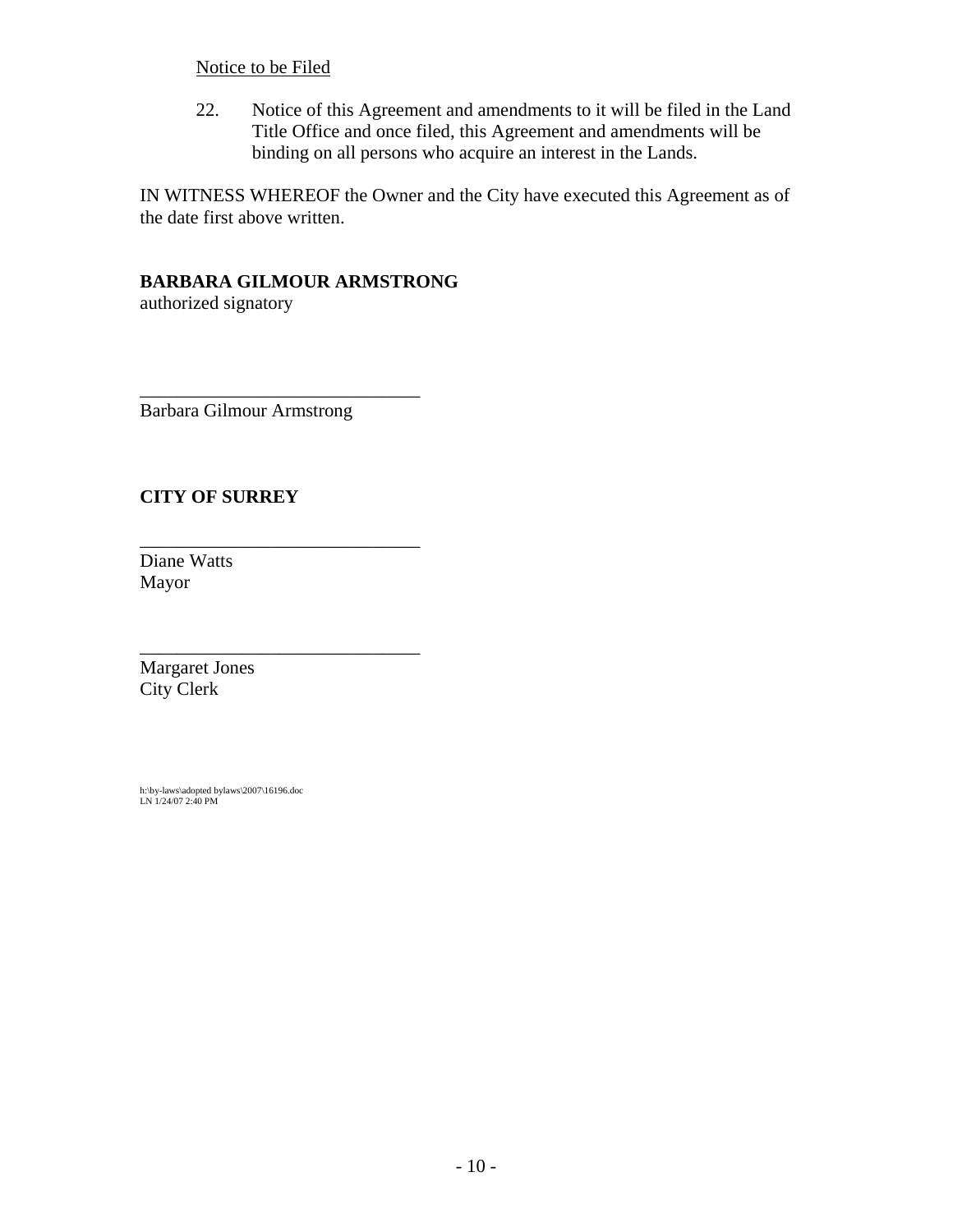#### **SCHEDULE "A"**

#### **CONSERVATION PLAN**

### **PART I – HISTORICAL AND ARCHITECTURAL BACKGROUND**

#### **1. History**

Crescent Beach is a historical beachside community in Surrey. It is an area protected by dykes situated below and to the west of the Semiahmoo Peninsula escarpment. Access to the community is by way of the historic Crescent Road from the east and Great Northern Rail after 1909.

The area is archaeological significant to First Nations people that occupied the area before it was settled by Europeans.

The area to become known as Crescent Beach was first owned by Walter Blackie. He received a Crown Grant to District Lot 231 in 1875. This included a narrow spit of land thrusting into Mud Bay that is known as Blackie or Blackies Spit. In the same year, he became the owner of District Lot 52 after Mussel-Whites. After his death Blackies wife, Agnes, inherited the two lots, with the direction that the lands not be sold while the "Blackie Block Depot Hotel and Blackie Spit" was still leased.

Crescent Beach became increasingly popular as a seaside attraction and rail service was introduced by Great Northern Railway in 1909. The lands were sold to Charles Beecher in 1906. Afterwards his widow, Anna Johnson Beecher, had title until the land was transferred in trust for sale by Alfred Flummerfeld in 1913. The land was subdivided, including creation of lots close to the waterfront. The majority were sold to F. J. Hart and Company and marketed for sale. There is also record of a "Crescent Beach Development Company" which was associated with Henry Eastman and William Shelly (after whom the Shelly Building in Vancouver is named).



The subject lot was first owned by Henry Eastman. It was sold in 1916 to Willard Kitchen who was the builder of the house on the property. In 1939, title was transferred to Agnes Mary Kitchen, Ellen Hazel Fleming Kitchen and Gladys Jardine. Barbara Gilmour Armstrong acquired the lands in 1967.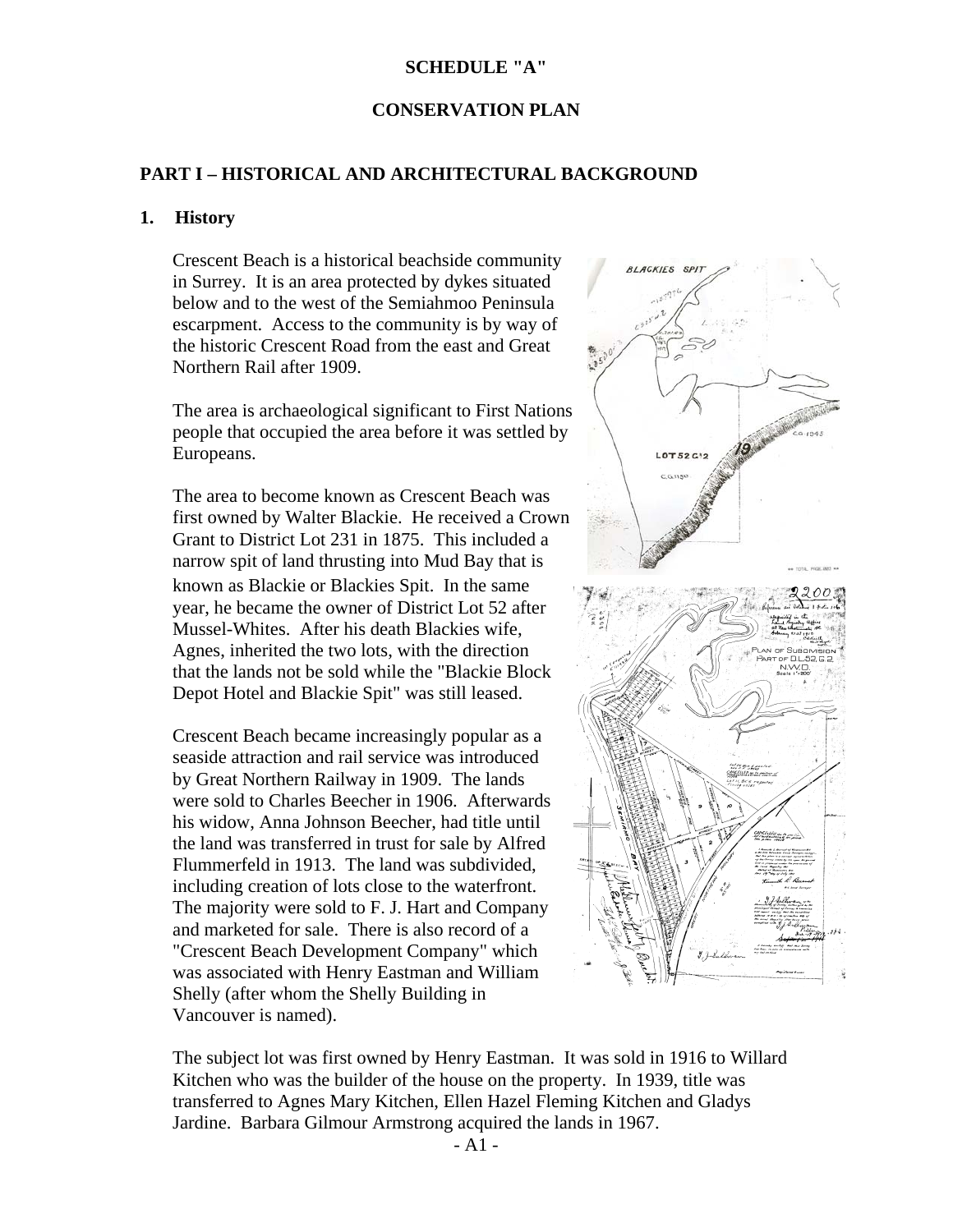# **2 Architecture and Current Appearance**

The heritage value of this house primarily rests with its architecture and its setting. It is prominently located along the waterfront of Crescent Beach. Although its address is on O'Hara Lane, it fronts the beach.

William Bow, with offices on North Lonsdale in North Vancouver, was the architect that prepared the plans for this house for Willard Kitchen. It was built in about 1917 as a summer cottage.



The house has a number of

design features. The massing is front gabled with loft side cross gable, shed roof entry stair and cantilevered square bay on north side, full width shed roof front porch. The house is covered in wood shingle cladding. It has ribbon windows, some of which are paired. It has a gable roof with cedar shingles. Shingles on the upper half storey flare out every four courses (with the exception of the first row which is set as three courses) with a quarter round molding underneath. A horizontal board separates the floors. Shingles on main floor are alternately wide and narrow, exposed beams made up of three joists protrude into the gable with the middle joist recessed, all with beveled corners. The house also has open rake and open eaves, exposed rafters, square porch posts with curved knee braces, French doors on main porch.

## **3. Character-defining Elements**

The character-defining element of the House are the following:

- Seaside facing front (west) facade and direct pedestrian access to the beach areas.
- Offset siting, 0.9 metres to the south side lot line and 3.93 metres to the north side lot line.
- A three-storey structure when viewed from O'Hara Lane.
- Cross-gabled massing with steeply sloping cedar shingle roof.
- Thin and visually light fascia boards, with generous open eaves carried on built-up beams with beveled ends, with exposed rafters over.
- Carefully detailed wood shingle siding and trims covering the extent of the building, characteristic of the Craftsman style.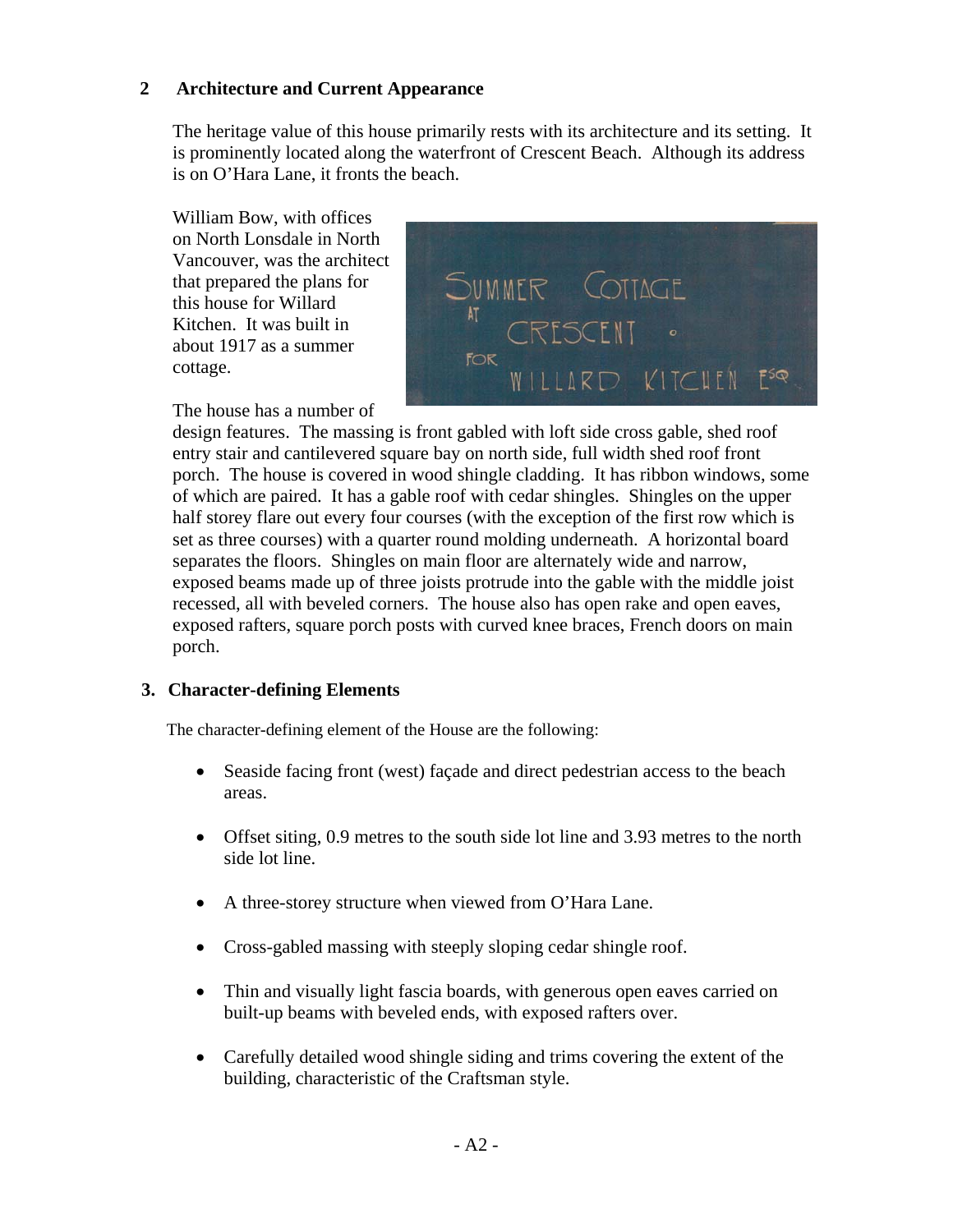- Upper floor cladding is characterized by a flared shingle every fourth course, with a quarter round molding below.
- Ground floor cladding is characterized by narrow and wide courses of shingles.
- Vertical paned windows grouped to create a 'ribbon window' effect.
- Sloping roof of front porch as extension of upper roof, crowned by dominant west-facing gable with projecting bay to address the ocean view.
- Heavy timber posts with curved knee braces at the porch.

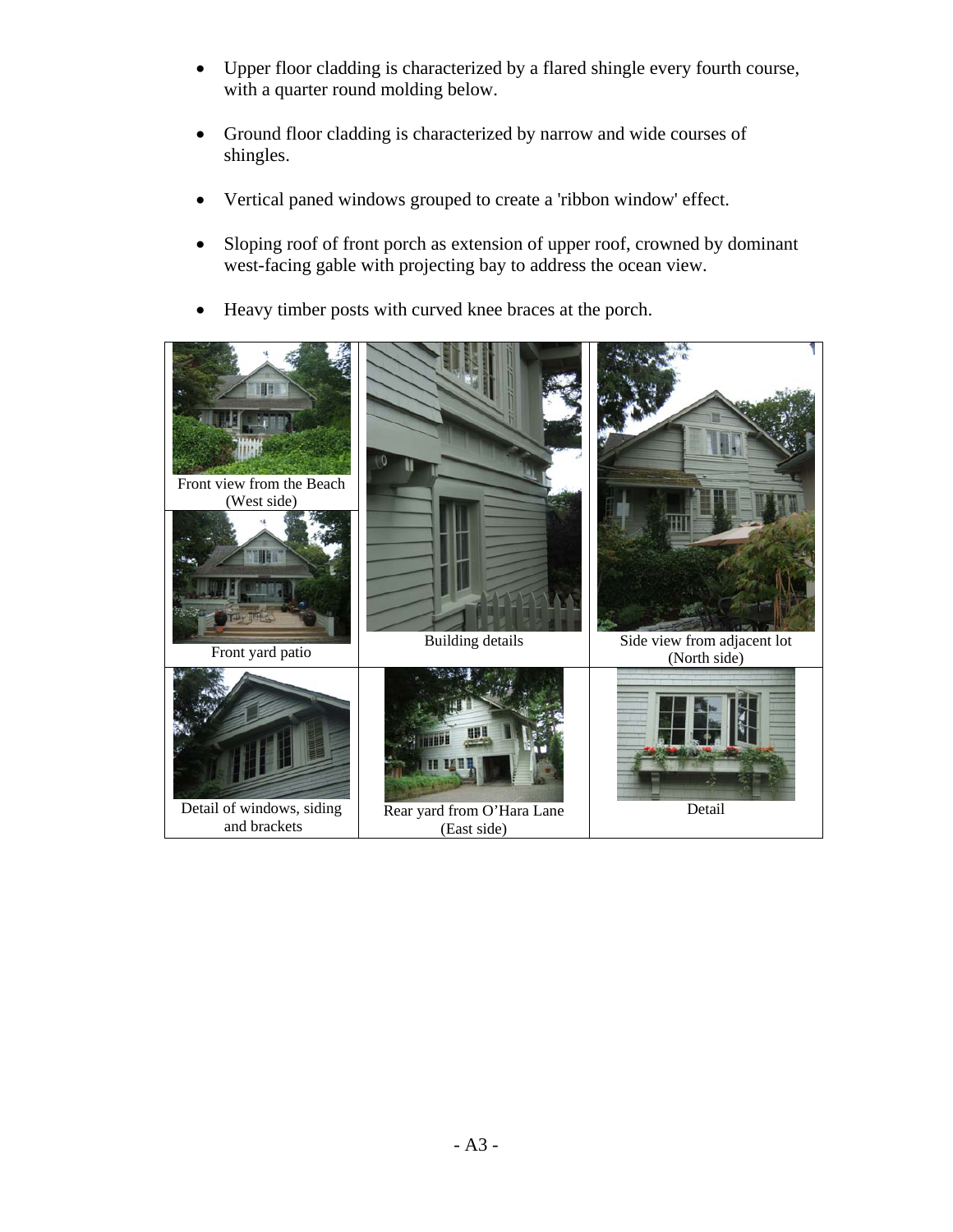## **PART II – MAINTENANCE, RESTORATION STANDARDS AND PERMIT APPROVALS**

# **1. General**

# **A. Requirement to Commence Restorations**

In the event that the House will be restored, such works shall be consistent with Part III – Restoration Standards and Specifications, and may commence at any time following the adoption of a by-law to enter into this Agreement and the issuance of a building permit authorizing the restoration works.

## **B. Requirement to Establish a Maintenance Strategy**

The strategy to ensure ongoing conservation of the House shall consist of a Maintenance Plan and a Funding Strategy. This may be provided to the City in the form of a letter.

The Maintenance Plan shall be prepared with input from an architect that is acceptable to the City, who is knowledgeable in the restoration of heritage buildings. Issues to be addressed in the Maintenance Plan include water penetration and damage from sun, wind, weather and animals. Maintenance includes, but is not limited to, painting, sealing, weatherstripping and similar protective coatings.

The Funding Strategy shall include, but is not limited to, whether or not the Owner intends to absorb all the costs, undertake fund raising or seek government financial incentives, including those incentives available from the City.

The Owner shall submit a Maintenance Plan and Funding Strategy for review and approval by the General Manager, Planning and Development and the Heritage Advisory Commission within 18 months of the adoption of a by-law to enter into this Agreement.

The Maintenance Plan and Funding Strategy for the House shall include, but is not limited to, the following:

- (a) A description and a time schedule for the restoration, renovations, additions, stabilization, repair, and replacement of the exterior elements, landscaping or other identified works on the Lands that constitute the character-defining elements and as identified in Part III – Restoration Standards and Specifications.
- (b) A description and time schedule for the ongoing maintenance of the elements, landscaping or other identified works on the Lands and other relevant details. Maintenance includes: painting, staining and sealing of the exterior cladding and trims, weather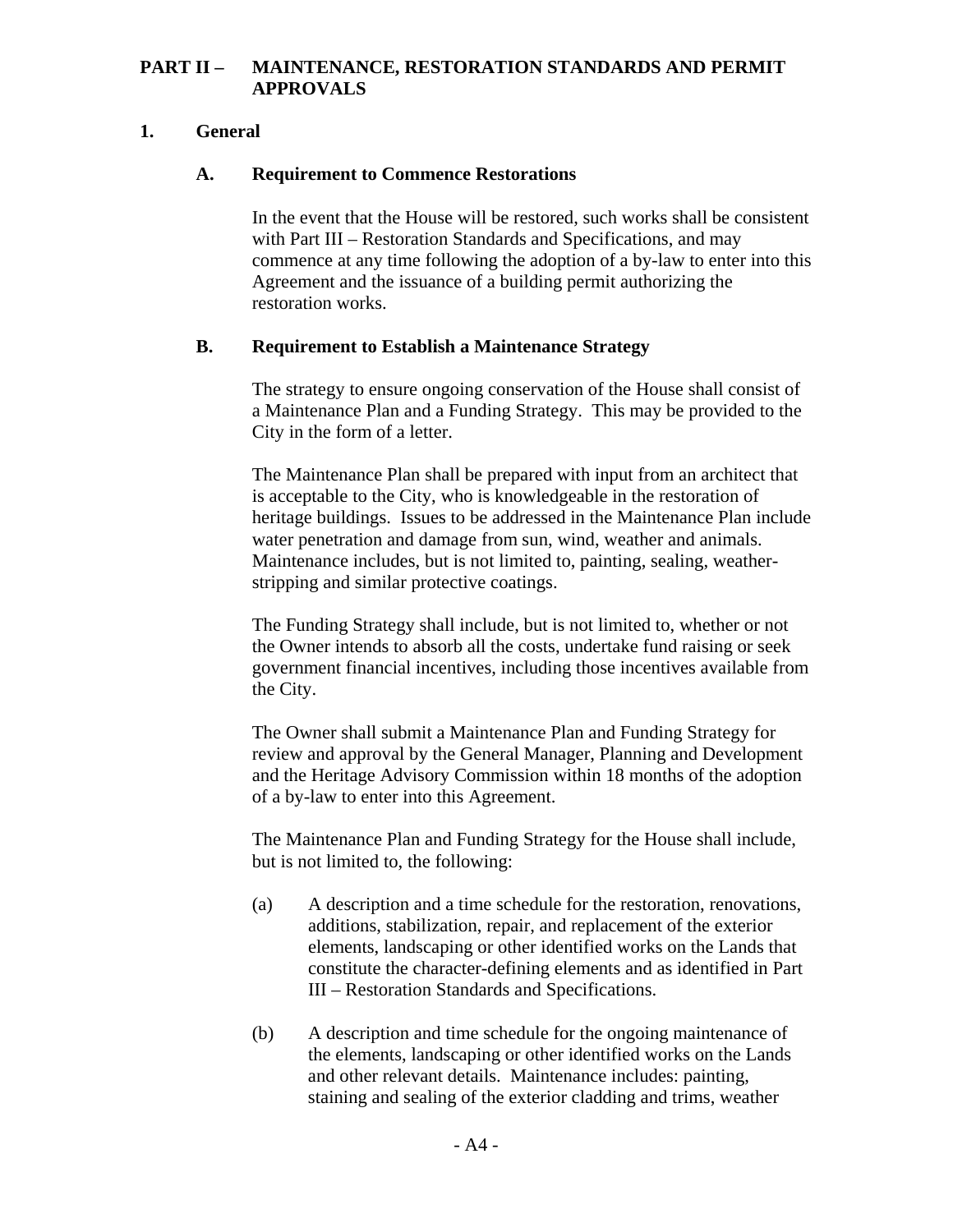stripping, re-roofing, replacement of windows, doors and exterior cladding or trims to match the existing materials.

- (c) Ongoing maintenance of landscaping.
- (d) A colour scheme for the exterior of the building.
- (e) A description of any matters noted in Part III Restoration Standards and Specifications or in the plans attached to this Agreement as requiring further details.
- (f) A financial plan detailing the funding for the restoration and maintenance outlined above, including corporate sponsorships, annual budgets by the Owner or tenant, applications for government grants, strata fees, and other relevant details.

## **C. Amending an Established Maintenance Strategy**

An Owner may apply to the City to amend an existing Maintenance Plan and Funding Strategy. Any amendment is subject to approval by the Manager, Planning and Development, and if deemed necessary by the General Manager, Planning and Development, the approval of the Heritage Advisory Commission.

### **2. Restoration Standards**

The British Columbia Heritage Trust Conservation Standards "Technical Paper Series Numbers 9, 10 and 11" (dated November 1989) or successor standards as may be approved by the City are to apply to all construction, maintenance, restoration or renovation works undertaken under Parts II or III to the House.

## **3. Timing and Phasing**

The single-car detached garage provided for in Part III RESTORATION STANDARDS AND SPECIFICATIONS, Section 5. New Construction, is to be completed within 2 years of the adoption of this Heritage Revitalization Agreement By-Law.

## **4. Heritage Alteration Permit Approval**

A. Changes to the building, structure, or the exterior appearance of the House, features on the Lands identified in the Conservation Plan or character-defining elements may require the Owner to apply for a heritage alteration permit or obtain approval from the City.

Proposed changes shall be referred to the Planning & Development Department of the City prior to the commencement of any work to determine if the changes require or do not require a heritage alteration permit.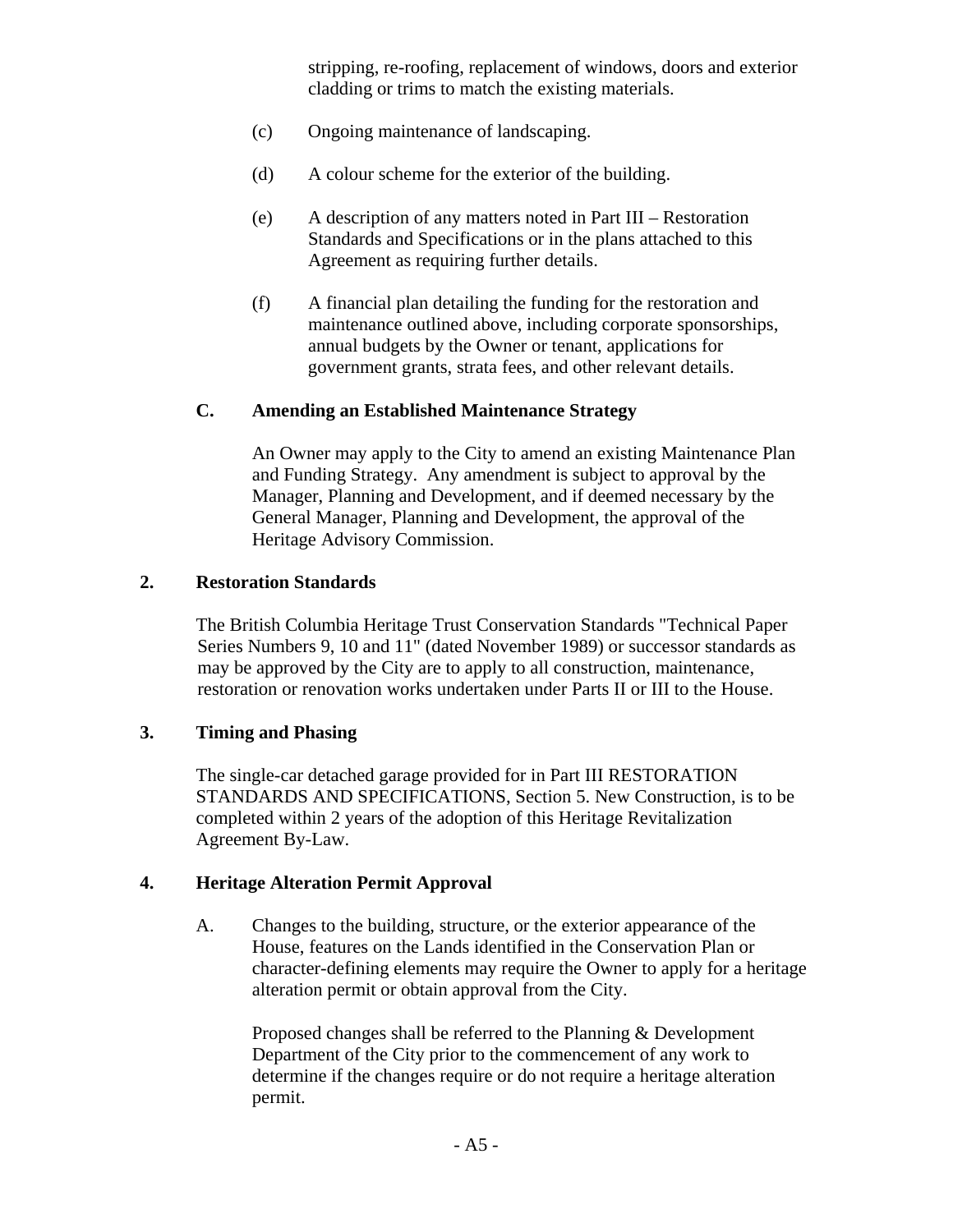- B. A heritage alteration permit may not be required for alterations including, but not limited to, the following:
	- (a) restorations considered by the City Architect to be consistent with the original design, being made to replace stylistically foreign elements and done in consultation with an independent architect acceptable to the City with experience in restoration of heritage buildings; or
	- (b) simple repair and maintenance of existing elements not affecting the House structure, exterior or interior appearance of the House or features on the Lands.
- C. A heritage alteration permit shall be required for alterations including, but not limited to, the following:
	- (a) changes to the House structure;
	- (b) changes to the exterior appearance of the House or the feature;
	- (c) replacement of existing elements and/or construction of additions or other construction on the Lands;
	- (e) where interior elements are identified, changes to the interior appearance of the House; and.
	- (d) changes to the external appearance of the House due to interior renovations.

If a heritage alteration permit is determined to be required, the Owner shall apply to the City for a heritage alteration permit before undertaking any of the works listed in this Section 4.C.

After the heritage alteration permit application is submitted, the heritage alteration permit will be considered for issuance by City Council upon the recommendation of the General Manager of Planning and Development and the Heritage Advisory Commission, or by a City official delegated by City Council.

## **5. Building Permit Approval**

Construction, alterations or other actions to be authorized by a building permit shall be consistent with Sections 2 and 4 of Part II, Part III, Schedule B and heritage alteration permits sanctioning construction, alterations or other actions.

As the House is recognized as a significant historic site, Building Code equivalencies may be used to lessen visual impacts on the historical appearance or authenticity of the building.

## **PART III – RESTORATION STANDARDS AND SPECIFICATIONS**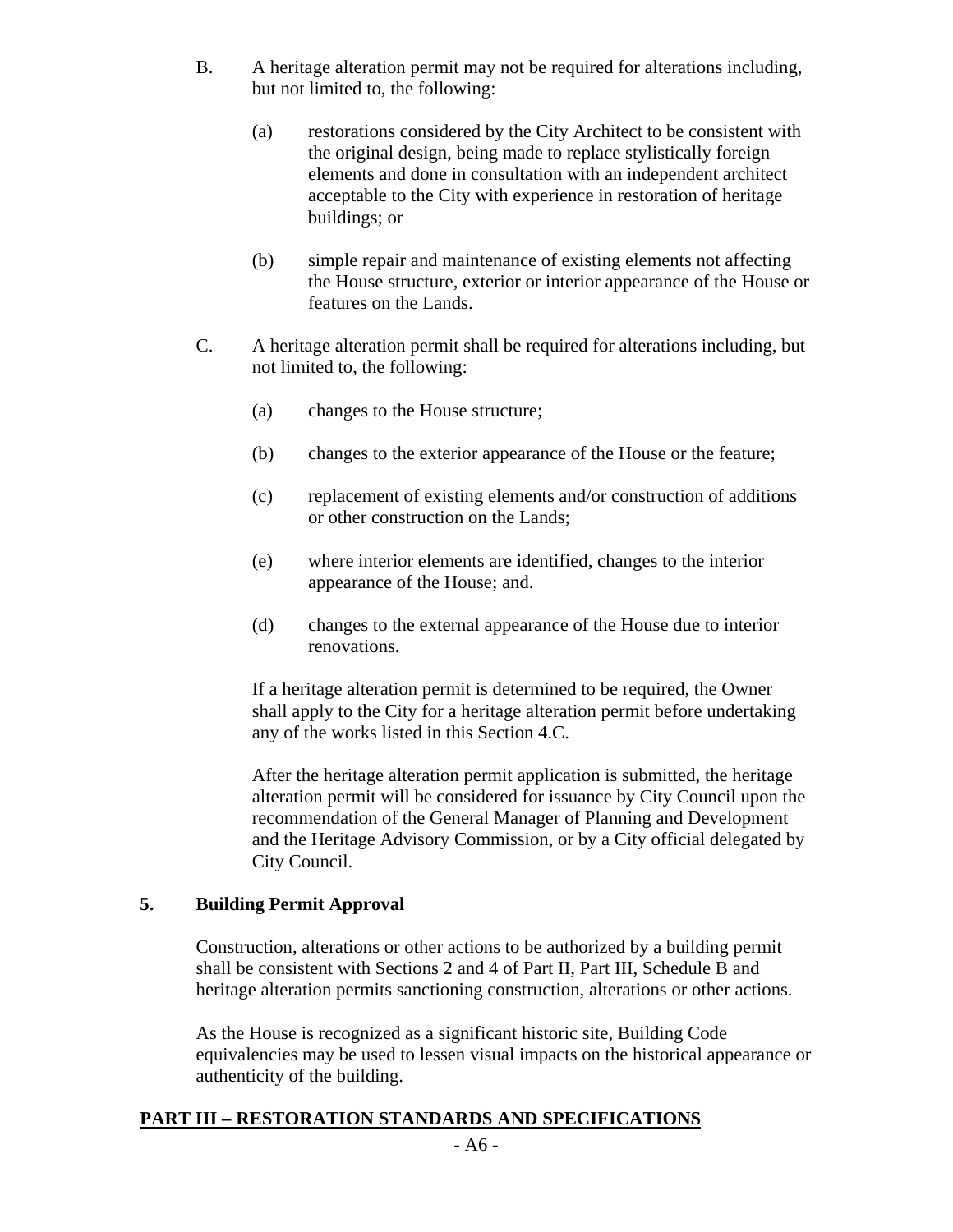### **1. Foundation**

The existing foundation of the House will be retained and maintained as necessary. Any alterations shall not detract from the heritage character of the House, and amount of exposed concrete will be limited to a minimum.

## **2. Roof Structure And Cladding**

When the roof of the House is replaced, cedar shingles or another material deemed to be suitable by the City Architect, shall be used as the roofing material.

### **3. Building Envelope, Exterior, Wood Detailing And Trims**

The building envelope shall be well maintained with a regular painting to promote retention of the existing wood siding, shingles and trims. Any replacement material shall match the existing.

### **4. Interior Condition**

The interior is not subject to this heritage revitalization agreement. Interior alterations not affecting the exterior appearance of the House are not restricted.

## **5. New Construction**

A single-car detached garage is to be constructed in the location on the Site Plan (Drawing No. 7906-0346-00 A). The garage is to be of the same style as the House, including but not limited to the following key features: a) Sloping gable roof with same slope(s) as existing House; b) Wood framed windows with proportions to match existing House; c) Painted wood siding in profile and colour to match existing House; d) Painted wood trims, brackets to match existing House; e) Limit exposed concrete foundation to minimum. The overall design of the single-car detached garage is shown in the Elevations (Drawing No. 7906- 0346-00 B). The single-car detached garage shall not be considered to be a heritage building for the purposes of this heritage revitalization agreement.

A building permit to be issued to allow for the construction of this single-car detached garage shall be sited in accordance Drawing No. 7906-0346-00 A and shall be of a design consistent with Drawing No. 7906-0346-00 B.

The City Architect shall review the building permit for the single-car detached garage before the permit is issued. Minor changes that the City Architect deems do not affect the style of the single-car detached garage or its relationship to the House may be permitted.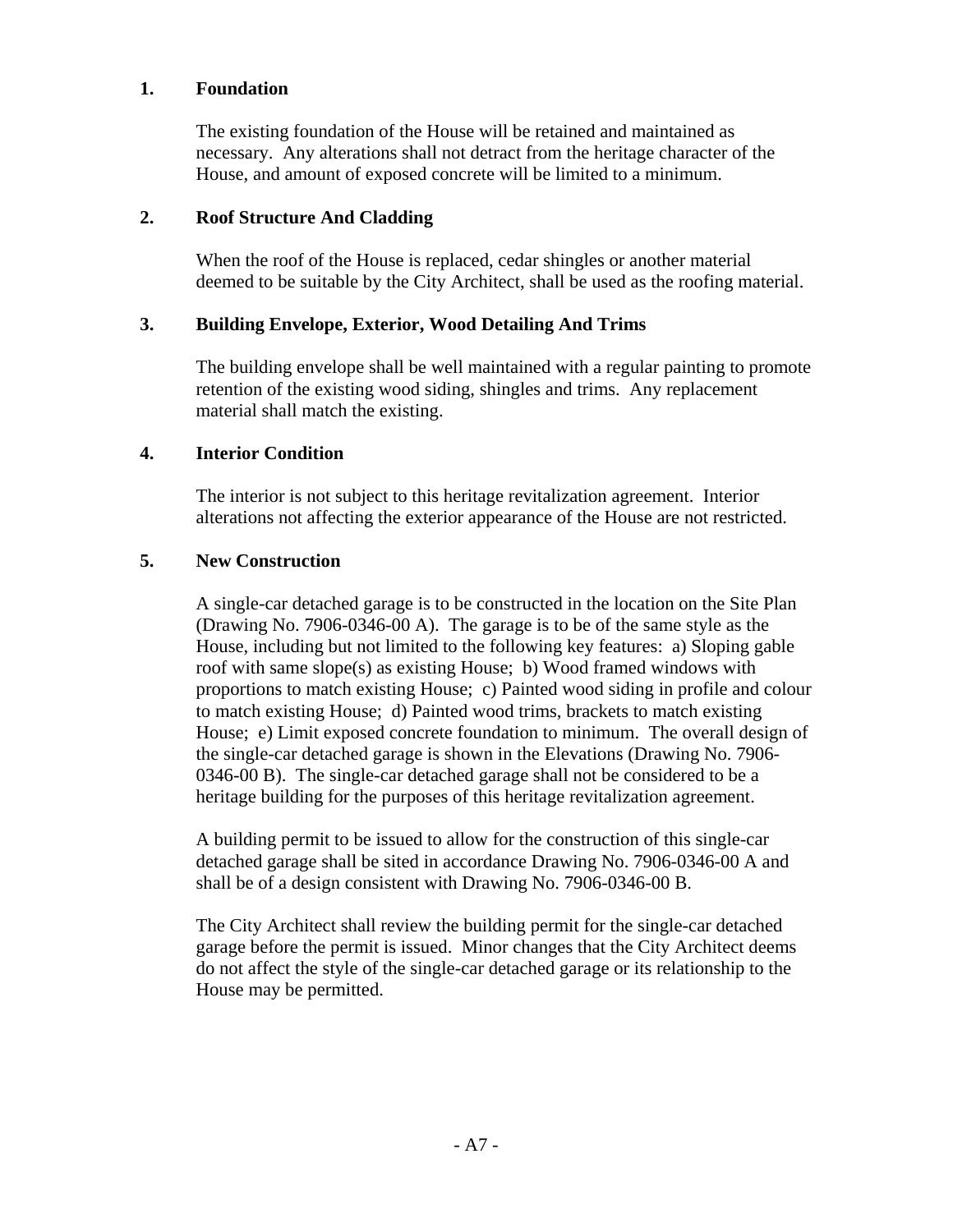# **6. Plans and Elevations**

The following plans are attached and form part of this Conservation Plan:

- (a) Plan 7906 0364 00 (A): Site plan showing the location of the proposed single-car detached garage; and
- (b) Plan 7906 0364 00 (B): Building elevations of proposed single-car detached garage.

(Note: Terms used in Schedule "A" of this Agreement that are italicized are defined in Surrey Zoning By-law, 1993, No. 12000, as amended, and shall take their meaning from the by-law.)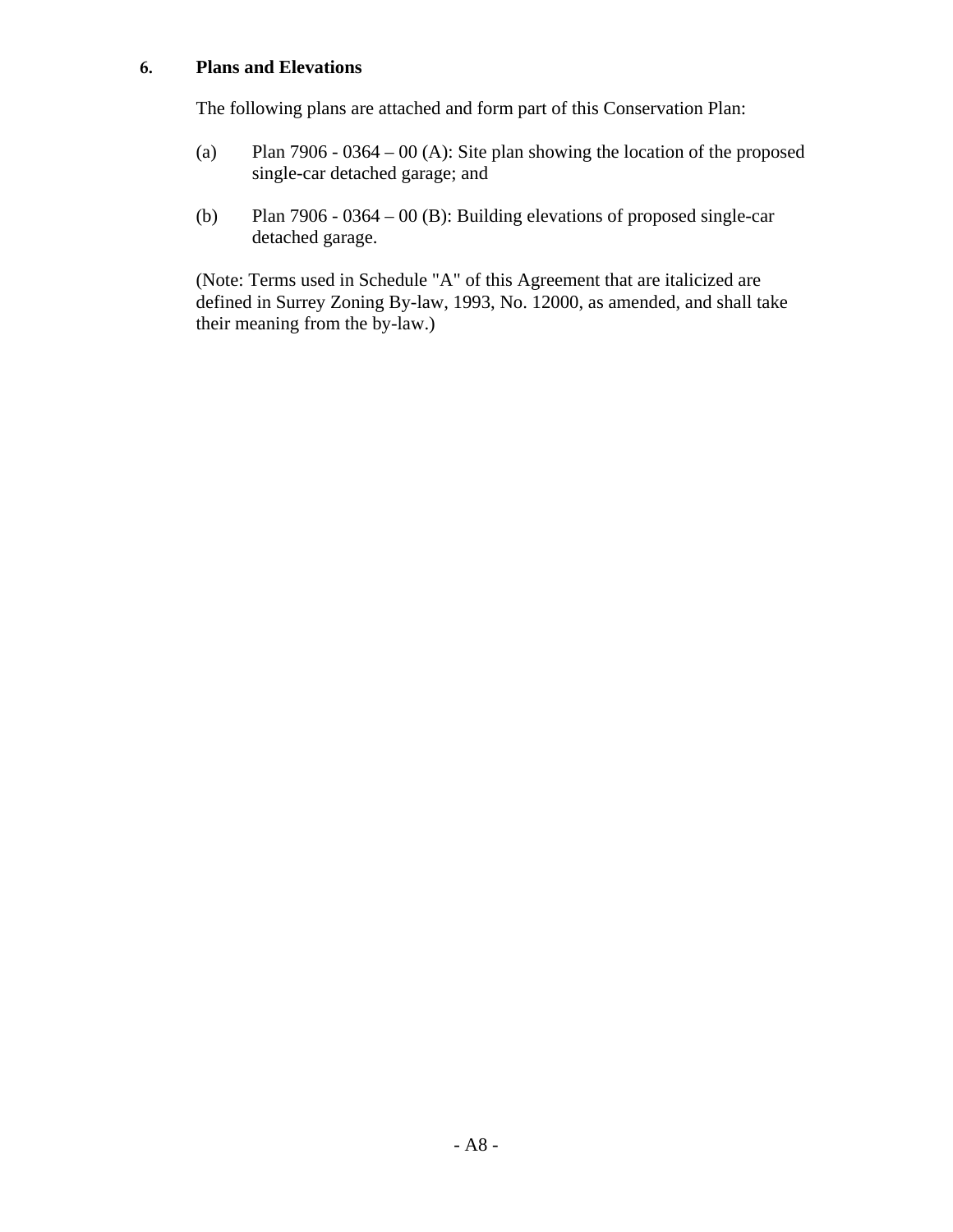### ATTACHMENTS TO SCHEDULE "A" CONSERVATION PLAN **Drawing No. 7906 - 0364 – 00 (A)**



SITE PLAN SHOWING LOCATION OF PROPOSED SINGLE CAR DETACHED **GARAGE**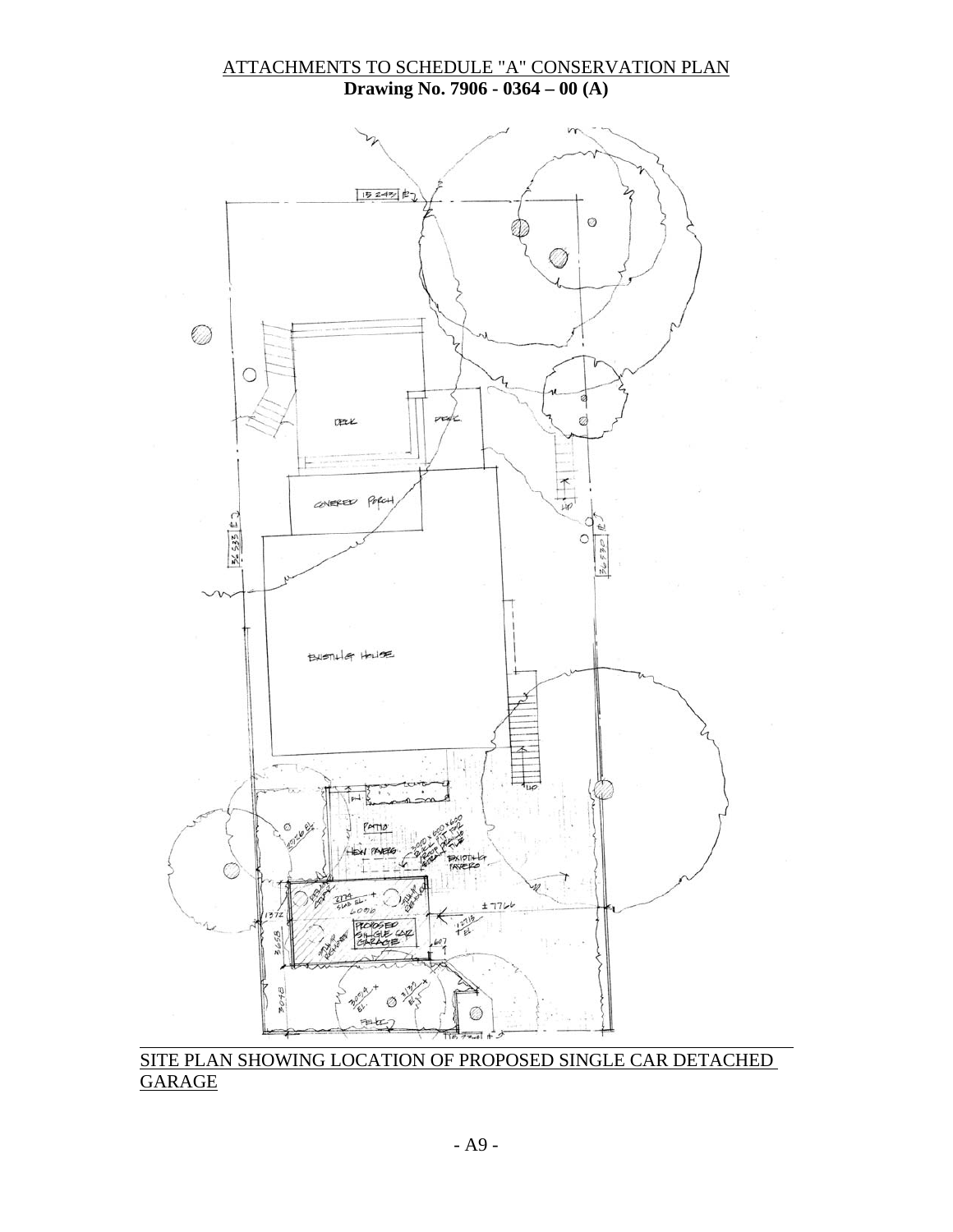### ATTACHMENTS TO SCHEDULE "A" CONSERVATION PLAN **Drawing No. 7906 - 0364 – 00 (B)**



# ELEVATIONS OF PROPOSED SINGLE CAR DETACHED GARAGE



### DOUBLE-ROW WINDOW PANES (PREFERRED ALTERNATIVE)